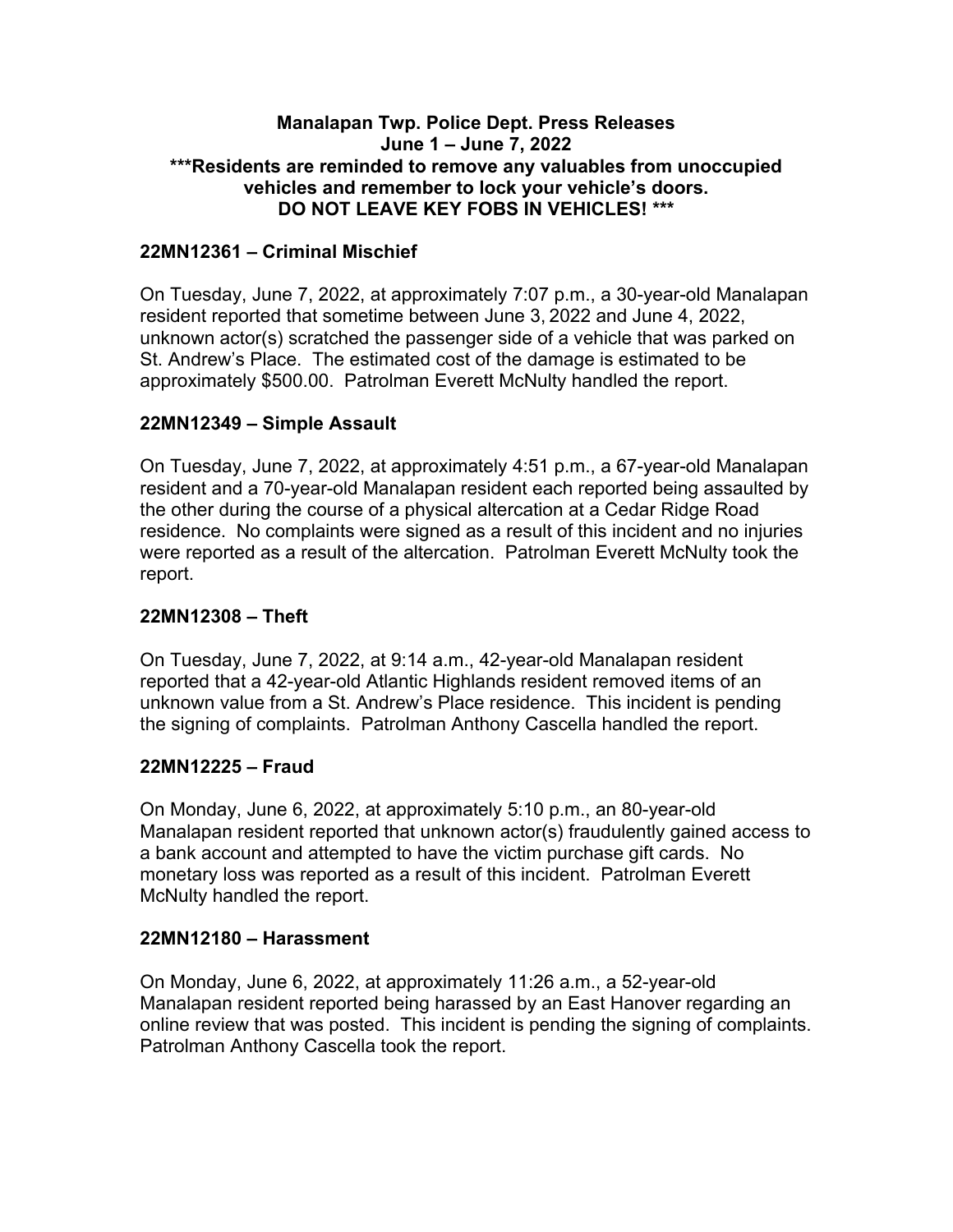## **22MN12175 – Criminal Attempt (Fraud)**

On Monday, June 6, 2022, at approximately 10:52 a.m., an 85-year-old Manalapan resident reported that an unknown actor posing as an Amazon employee threatened to cancel the reporting party's social security benefits unless they were provided with \$85,000.00. No monetary loss was reported as a result of this incident. Patrolman Hayden Hrymack handled the report.

## **22MN12171 – Criminal Attempt (Burglary)**

On Monday, June 6, 2022, at 10:06 a.m., employees of Eye Chic Glasses, located at 55 Route 9 in Manalapan, reported that unknown actors attempted to gain entry to the rear of the business sometime between 4:00 p.m. on June 4, 2022 and the morning of June 6, 2022. No items were reported missing as a result of this incident. Patrolman Anthony Cascella handled report, which is pending further investigation.

### **22MN12076 – Shoplifting**

On Sunday, June 5, 2022, at approximately 12:03 p.m., an employee of the Target Department Store, located at 55 Route 9 in Manalapan, reported that a 33-year-old Millstone resident removed items from the store valued at \$523.87 on multiple dates. This incident is pending the signing of complaints. Patrolman Joseph DeFilippis handled the report.

### **22MN12074 – Theft by Deception**

On Sunday, June 5, 2022, at approximately 11:05 a.m., an employee of the Target Department Store, located at 55 Route 9 in Manalapan, reported that an unknown male actor posed as a Shipt employee and produced a fraudulent order on May 19, 2022. The actor subsequently left the store with \$329.99 worth of merchandise. Patrolman Joseph DeFilippis handled the report.

### **22MN12060 – Burglary to a Motor Vehicle**

On Sunday, June 5, 2022, at approximately 8:37 a.m., a 20-year-old Manalapan resident reported that an unknown actor entered two unlocked vehicles parked in a driveway of a Crystal Court residence. No items were reported to have been removed from the vehicles. Patrolman Hayden Hrymack handled the report.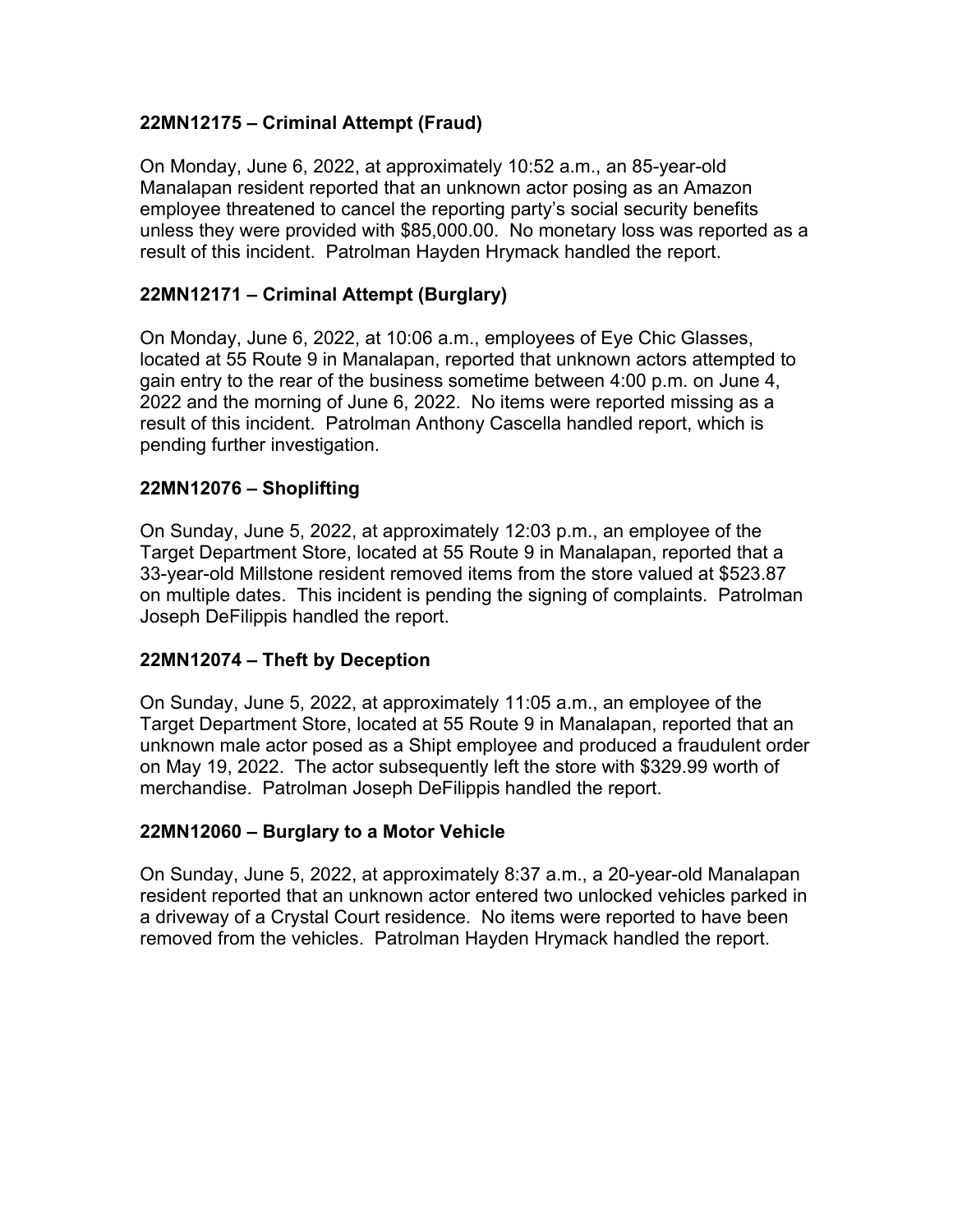### **22MN12004 – Harassment**

On Saturday, June 4, 2022, at approximately 6:30 p.m., a 22-year-old Manalapan resident reported being harassed by a 34-year-old Manalapan resident on Alexandria Drive. No complaints were signed as a result of this incident. Patrolman Christopher Makwinski handled the report.

#### **22MN11982 – Harassment**

On Saturday, June 4, 2022, at approximately 2:56 p.m., a 34-year-old Manalapan resident reported being harassed via telephone by a 41-year-old Belford resident and a 32-year-old Colts Neck resident. This incident is pending the signing of complaints.

#### **22MN11976 – Check Fraud**

On Saturday, June 4, 2022, at approximately 1:41 p.m. a 69-year-old Manalapan resident responded to Manalapan Township Police Headquarters and reported that two checks that were mailed were later stolen, and subsequently altered to be issued to someone else for larger amounts. The checks were then cashed totaling \$5,800.00. Patrolman Christopher Oleksy took the report, which is pending further investigation.

### **22MN11963 – Check Fraud**

On Saturday, June 4, 2022, at approximately 9:11 a.m., a 53-year-old Manalapan resident responded to Manalapan Township Police Headquarters and reported that a check that was mailed was later stolen, and altered to be issued to someone else for a larger amount. The check was then cashed in the amount of \$2,900.00. Patrolman Jeffrey Emslie took the report, which is pending further investigation.

#### **22MN11786 – Theft of Services**

On Thursday, June 2, 2022, at approximately 1:42 p.m., a 63-year-old Manalapan resident responded to Manalapan Township Police Headquarters and reported that a business located in Lanoka Harbor did not complete work as agreed upon resulting in a loss totaling \$80,000.00. Patrolman Kyle Williams took the report, which is pending further investigation.

#### **22MN11687 – Theft**

On Wednesday, June 1, 2022, at approximately 1:30 p.m., a 19-year-old Manalapan resident reported an unknown actor(s) stole a garbage can valued at approximately \$1,100.00 from a Daum Road residence. Officer Jean Letts took the report.